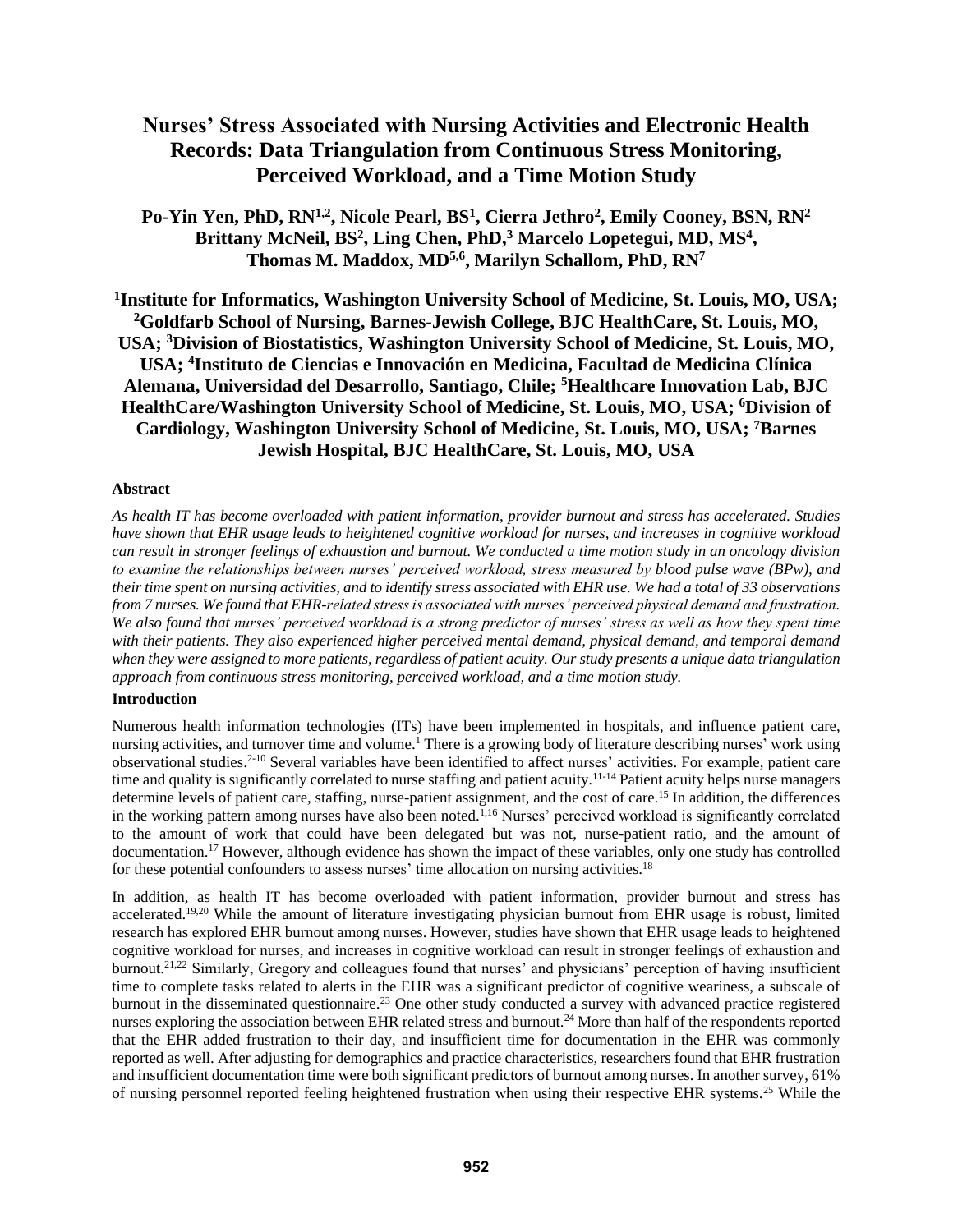existing evidence discussed suggests that EHR usage leads to burnout among nurses, further investigation must be done in order to properly characterize the association in order to facilitate solutions.

We conducted a time motion study to observe and record nursing activities during their working day shifts between 7am to 7pm. In a prior study, we reported our design and approaches to collect and visualize nursing workflow in three activity dimensions: communication, hands-on tasks and location.<sup>26,27</sup> Communication represents whom nurses are interacting with; hands-on tasks represent tasks nurses are physically performing (i.e. preparing medication); and location represents where nursing activities take place. We explored these three activity dimensions across the continuum of time to understand multitasking and task switching in nursing practice.<sup>26,27</sup> We also controlled the distribution of observation time by splitting the 12-hour nursing day shift into three time blocks: 7am-11am, 11am-3pm, and 3pm-7pm. Our novel approach explores the three activity dimensions, across the continuum of time, to understand the phenomena of multitasking in nursing practice. <sup>26,29-31</sup> The study found that nurses multitasked (having communication and hands-on tasks simultaneously) 39.48% of all times. The study design and methods also demonstrated a practical and reliable approach to conducting and analyzing time motion studies.<sup>26,27</sup>

In this paper, we present a new time motion study in an oncology division with the same study design as the previous study,<sup>26,27</sup> but included additional variables to investigate factors affecting nursing practice, such as staffing, patient acuity, nurses' perceived workload, and their physiological response to stress, blood pulse wave (BPw). BPw is described as the pulse wave that travels through the circulatory system when the heart contracts and blood is ejected.<sup>32</sup> BPw is related to cardiac demands,<sup>32</sup> which represents an elevated or aroused physiological state and is correlated with potential psychological or emotional stressors.<sup>32</sup> There are few studies about BPw and its relation to stress, but literature regarding pulse wave velocity (PWV) is flourishing. The definition of PWV is comparable to that of BPw, as it is the velocity of the arterial pulse that propagates through the circulatory system.<sup>33</sup> PWV is used clinically as a measure of arterial stiffness, and is determined by measuring the time it takes a pulse wave to travel a given distance among the blood vessel.34,35 A number of studies have discovered associations between mental stress and both PWV and arterial stiffness due to the contribution of stress to increased blood pressure and risk for hypertension.36-40 Specifically, acute mental stress has been found to lead to significantly sustained increases in PWV,<sup>36,37,39</sup> and individuals suffering from chronic stress are more likely to have greater, prolonged PWV values.<sup>40</sup> The evidence suggests the similarity of BPw and PWV, and that BPw or PWV, can serve as an adequate measure of psychological stress. In this study, we used a commercial device capable of continuously measuring BPw.

The purposes of the study were to examine the relationships between nurses' perceived workload, stress measured by BPw, and their time spent on nursing activities. We were especially interested in identify stress associated with EHR use. To our knowledge, we were the first study integrating data sources from nurses' perceived workload, BPw, and a time motion study.

# **Methods**

## *Setting and* Sample

The time motion study was conducted in an oncology division at a mid-west academic medical center. We recruited registered nurses who worked in the observed unit. We observed nurses in the general patient care and adjacent areas such as the nursing station, hallway, medication/supply room, and patient rooms. In this unit, nurse-patient ratios ranged from 1:3 to 1:4.

## *Observed nursing activities*

We observed nursing activities, such as hand-off (shift reporting), direct patient care (patient assessment, medication administration, procedures), indirect patient care (medication preparation, obtaining medication), interprofessional communication, and EHR review and charting. Due to patient safety and the difficulty of observing nurses in patient isolation rooms, we did not document nurses' hands-on tasks and communication in these rooms. The observable nursing activities list was refined iteratively with the division's clinical leadership and research team, and finalized during the training and trial observations. In total, we defined 16 types of communication, 35 hands-on tasks, and 23 locations. A list of example activities with definitions and start-end times can be found in our prior publication.<sup>26</sup>

We used TimeCaT,<sup>41</sup> a validated electronic time capture tool developed to support data collection for time motion studies, optimized for touch enabled tablet computers and iPads. Observers document nursing activities in TimeCaT when they shadow nurses.<sup>41</sup> In TimeCaT, we were also able to visualize workflow and explore the location where nursing activities occurred. The data collected in TimeCaT allowed us to portray nurses' work: with whom the nurse was speaking (communication), while doing what (hands-on task), and at what location.<sup>26</sup>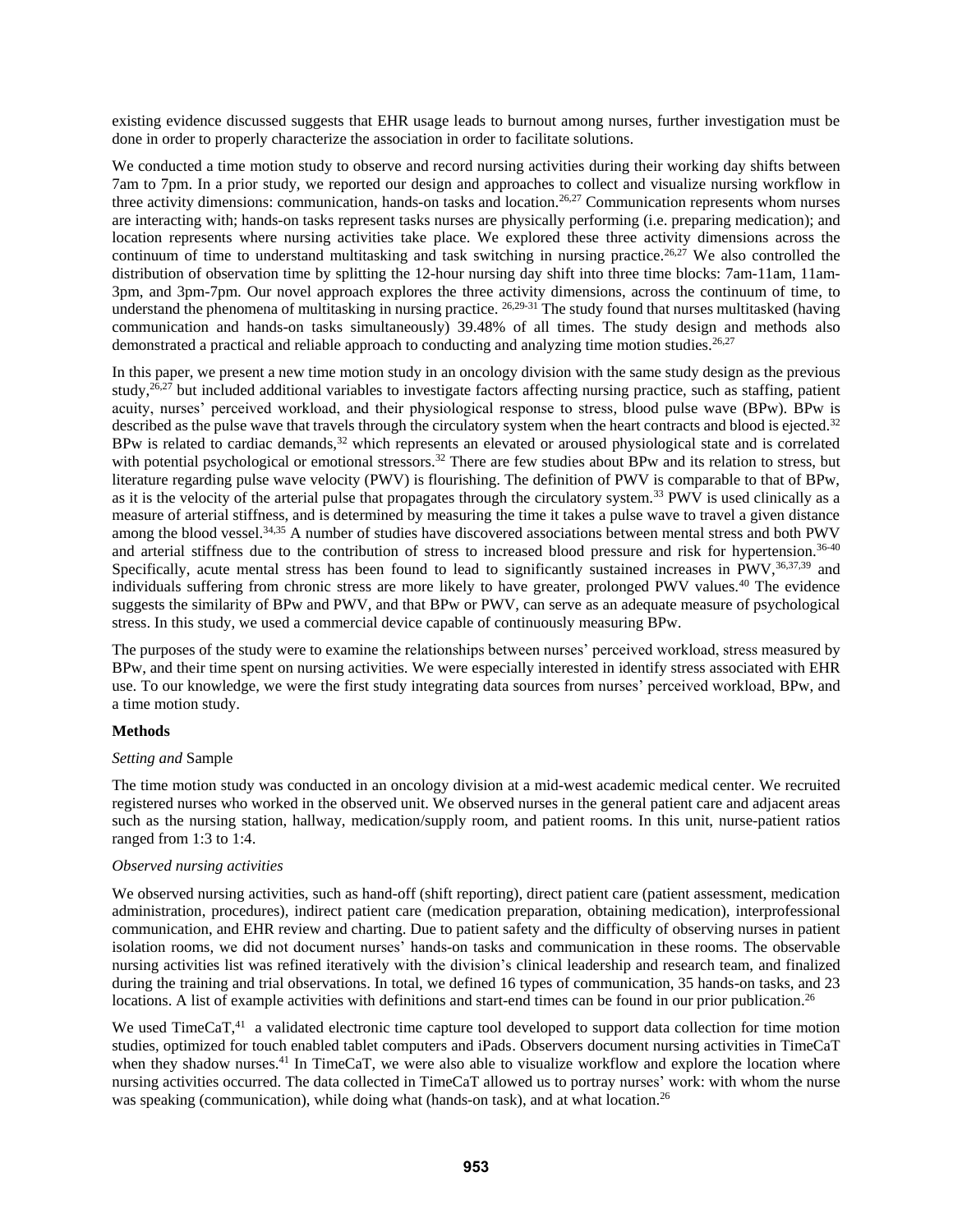# *Observers & Inter-observer reliability assessment (IORA)*

Our observers were three undergraduate senior nursing students. Observers were required to attend training sessions and trial observations for at least 12 hours. We established the inter-observer reliability via the IORA feature provided in TimeCaT.<sup>41</sup> The IORA in TimeCaT considers four types of agreements: 1) proportion-kappa (P-K): evaluates the naming agreement on virtually created one-second activity, based on the Kappa statistic. P-K provides a global assessment of the agreement over time; 2) naming-kappa (N-K): a systematic pairing approach based on time-overlap, and provides a Kappa statistic representing the agreement on activity naming; 3) duration-concordance correlation coefficient (D-CCC): agreement on the duration of an activity.<sup>26</sup> We ensured that the IORA results indicated consistent agreement between our observers before the data collection (Table 1).

|                   |        | Communication |        |      | Hands-On Task |        |        |      | Location |        |        |      |
|-------------------|--------|---------------|--------|------|---------------|--------|--------|------|----------|--------|--------|------|
|                   | $P-K$  | $N-K$         | D-CCC  | S-NW | P-K           | N-K    | D-CCC  | S-NW | $P-K$    | $N-K$  | D-CCC  | S-NW |
| <b>IORA</b>       | 93.34% | 75.21%        | 0.905P | 0.76 | 92.76%        | 80.43% | 0.944p | 0.85 | 97.66%   | 83.58% | 0.994p | 0.86 |
| $S1$ vs $S2$      | 0.88K  | 0.63 K        |        |      | 0.9K          | 0.75K  |        |      | 0.97K    | 0.78K  |        |      |
| IORA <sub>2</sub> | 93.23% | 75.68%        | 0.942p | 0.84 | 90.7%         | 73.77% | 0.947p | 0.78 | 94.17%   | 79.78% | 0.996  | 0.82 |
| $S2$ vs $S3$      | 0.86K  | 0.68K         |        |      | 0.86K         | 0.69K  |        |      | 0.93K    | 0.73K  |        |      |

Table 1. Inter-observer reliability assessment

P-K= proportion-kappa; N-K= naming-kappa; D-CCC= duration-concordance correlation coefficient; S-NW= Sequence-Needleman-Wunsch

## *Data Collection*

No identifiable information or health records were collected. A typical 12-hour nursing day shift was split into three time blocks: 7am-11am, 11am-3pm, and 3pm-7pm. The 4-hour observation time block minimized the chance of unbalanced data if a 12-hour day shift happened to have a heavy or light workload, and also prevented observer fatigue. Each 4-hour observation was a one-on-one observation: one observer shadowed one nurse. Observers maintained a certain distance from the observed nurse during the observation, and were not allowed to interact with the observed nurse in order to collect data reflecting true time duration and context. After approval from the local Institutional Review Board, observers obtained informed consent from the observed nurse as well as permission from patients to observe their care.

Stress: We measured BPw as the indication of the nurse's stress level.<sup>32</sup> We used a wearable device on the upper arm of the nurse to continuously measure BPw. The device has been used for monitoring chronic stress and assessment of patients' mental stress. During the time motion study observations, we provided the wearable BPw measure, developed by Biovotion, to the observed nurse. The wearable device at the upper arm measures biometric signals continuously with timestamps, including BPw. Biovotion has been used for monitoring chronic stress<sup>42</sup> and assessment of patients' mental stress.<sup>43</sup> For each 4-hour observation, the continuous stress (BPw) data were collected and integrated with the time motion study data.

Perceived workload: At the end of each observation, we asked the observed nurse to fill out the NASA task-load index (TLX), which is widely used to assess perceived workload. The NASA-TLX consists of 6 questions: <sup>44</sup> 1) Mental Demand: How much mental and perceptual activity was required?; 2) Physical Demand: How much physical activity was required?; 3) Temporal Demand: How much time pressure did you feel due to the pace at which the tasks or task elements occurred?; 4) Performance: How successful were you in performing the task?; 5) Effort: How hard did you have to work (mentally and physically) to accomplish your level of performance?; and 6) Frustration: How irritated, stressed, and annoyed versus content, relaxed, and complacent did you feel during the task? Nurses rated their perceived workload from 0 (very low) to 100 (very high).

Staffing: We collected staffing data for each observation including nurse-patient ratio, patient type (primary, nonprimary, or in isolation), number of consecutive days worked, number of discharges by the observed nurse, and patient acuity. We assessed patient acuity based on an adapted AcuityPlus, which is a patient classification methodology developed by the QuadraMed Corporation.<sup>45</sup> It has been used to determine the acuity and the type of care needed for each patient, such as communication and cognitive support, safety management, activities of daily living, etc. AcuityPlus has been validated by several studies.<sup>46,47</sup> Based off of the acuity and care, each patient then was assigned a numerical acuity score. The acuity score ranged from 15 (lowest acuity) to 43 (highest acuity).

Nurses' demographics: We also collected nurses' age, education, gender, and years of working experience.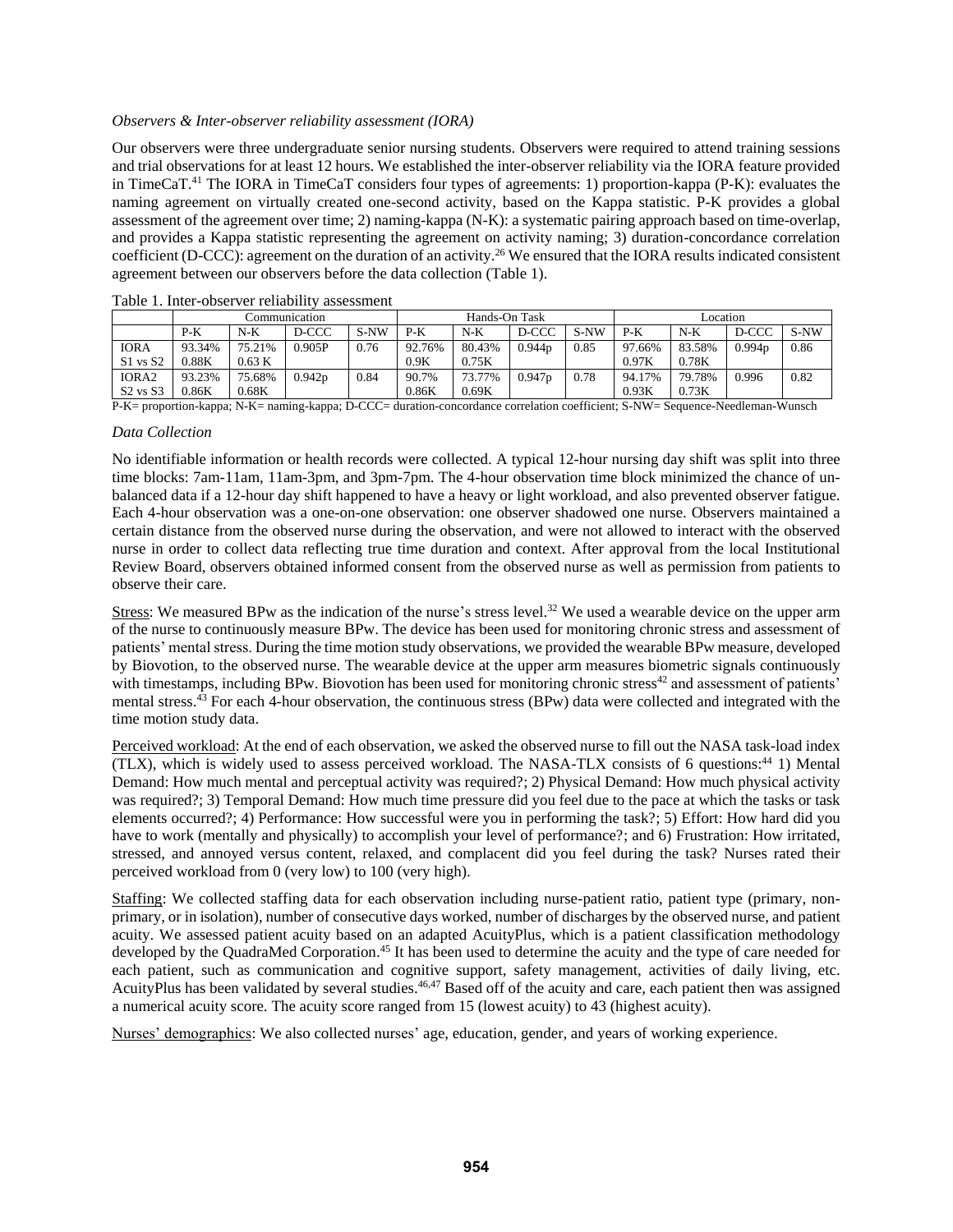#### *Data Analysis*

We performed descriptive analysis to summarize nurses' time spent and stress on nursing activities in communication, hands-on tasks, and locations. We used one-way ANOVA with post hoc analysis and Bonferroni correction to examine group differences, and paired t-test to compare two variables as repeated measures in every observation. We performed the linear mixed effects model to examine factors affecting outcome variables and account for correlation of repeated observations from the same nurse. All statistical analyses were two-sided at significance level 0.05 and conducted in SAS 9.4 and IBM SPSS 25.0.

## **Results**

We completed a total of 33 observations (132 hours) with 7 registered nurses from May 2018 to February 2019. We also conducted a post-hoc analysis and found that our sample size has an 80% power to detect an effect size of 0.6 with linear mixed effects model at significance level 0.05. This was calculated based on a two-sided Wald test of regression coefficients in linear mixed effects model adjusting for design effect and correlation of repeated measures from the same nurse. From the seven nurses, six nurses had three to six observations; one nurse had one observation; 4.41 observations on average. Among the 33 observations, nine were on Monday, 1 on Tuesday, 6 on Wednesday, 5 on Thursday, 9 on Friday, 0 on Saturday, and 3 on Sunday; 11 were 7am-11am, 10 were 11am-3pm, and 12 were 3pm-7pm. Participating nurses have a mean age of 30, with 3.18 years of working experience on average. One male nurse participated, and all nurses have a bachelor's degree. Table 2 summarizes the demographics, staffing, and nurses' perceived workload, stress by BPw, and time spent in patient rooms per 4-hour observation.

Before compositing patients' acuity scores for a single observation (nurse patient ratios ranged from 1:3 to 1:4), we examined whether nurses' time spent in the patient room was being influenced by patient acuity or patient types: primary patient (P), non-primary patient (NP), and in isolation (ISO). One-way ANOVA showed that there were no differences of nurses' time spent in a patient room among the three patient types (p=0.8635). Patient acuity was also not a significant predictor for time spent in a patient room (p=0.0847). However, there were differences of the mean patient acuity scores among the three patient types  $(P: NP: ISO, mean(SD) = 18(1.27): 19.35(1.48): 20.22(2.10),$ p<0.0001). The patient acuity scores for ISO and NP are significantly higher than P. We used the average acuity score and number of patients as the patient load in an observation. We also computed weighted acuity scores to adjust for the average acuity score in an observation. We weighted patient acuity scores with weights as following: weight\_P=18/(18+19.35+20.22); weight\_np=19.35 /(18+19.35+20.22); weight\_iso=20.22/(18+19.35+20.22). As a result, the single patient acuity score for each observation can be calculated as weighted acuity = weighted acuity total/number of patients. During the analyses, we did not find average acuity or weighted acuity as a significant factor to stress or time spent.

|                                    | Mean  | SD    | Min | Max  |
|------------------------------------|-------|-------|-----|------|
| Age                                | 30.00 | 6.00  | 23  | 41   |
| <b>Years of Working Experience</b> | 3.18  | 2.38  | .75 | 7.00 |
| <b>NASA-TLX</b>                    |       |       |     |      |
| <b>Mental Demand</b>               | 48.64 | 28.51 | 0   | 100  |
| Physical Demand                    | 41.82 | 22.42 | 5   | 85   |
| <b>Temporal Demand</b>             | 47.88 | 28.83 | 5   | 95   |
| Performance                        | 31.97 | 26.31 | 0   | 90   |
| Effort                             | 52.27 | 24.72 | 0   | 95   |
| Frustration                        | 27.42 | 25.89 | 0   | 80   |

|  |  | Table 2. Summary of descriptive analysis |  |
|--|--|------------------------------------------|--|
|--|--|------------------------------------------|--|

|                                | Mean  | SD   | Min   | Max            |
|--------------------------------|-------|------|-------|----------------|
| <b>Staffing</b>                |       |      |       |                |
| Number of patients             | 3.64  | .489 | 3     |                |
| Number of primary patients     | 1.55  | .869 | 0     |                |
| Number of discharges           | 0.39  | 0.61 | 0     | $\mathfrak{D}$ |
| <b>Consecutive Days Worked</b> | 1.33  | .645 | 0     | 3              |
| Average acuity                 | 18.92 | .689 | 17.67 | 20.33          |
| Weighted acuity                | 6.22  | .315 | 5.55  | 6.92           |
| <b>Averaged stress by BPw</b>  | 2.45  | .396 | 1.68  | 3.49           |
|                                |       |      |       |                |

We examined nurses' time spent on nursing activities (Table 3) and found that nurses spent the most time communicating with patients (28.07 mins) and other nurses (24.41 mins), followed by phone calls (6.45 mins), and communication with family (6.15 mins). For hands-on tasks, nurses' spent most time on EHR (45.54 mins), and the time is significantly higher than the second highest hands-on task: direct medication time (15.17 mins) ( $p=0.000$ ). Nurses spent the most time in patient rooms (84.18 mins) and at the nursing station (80.44 mins).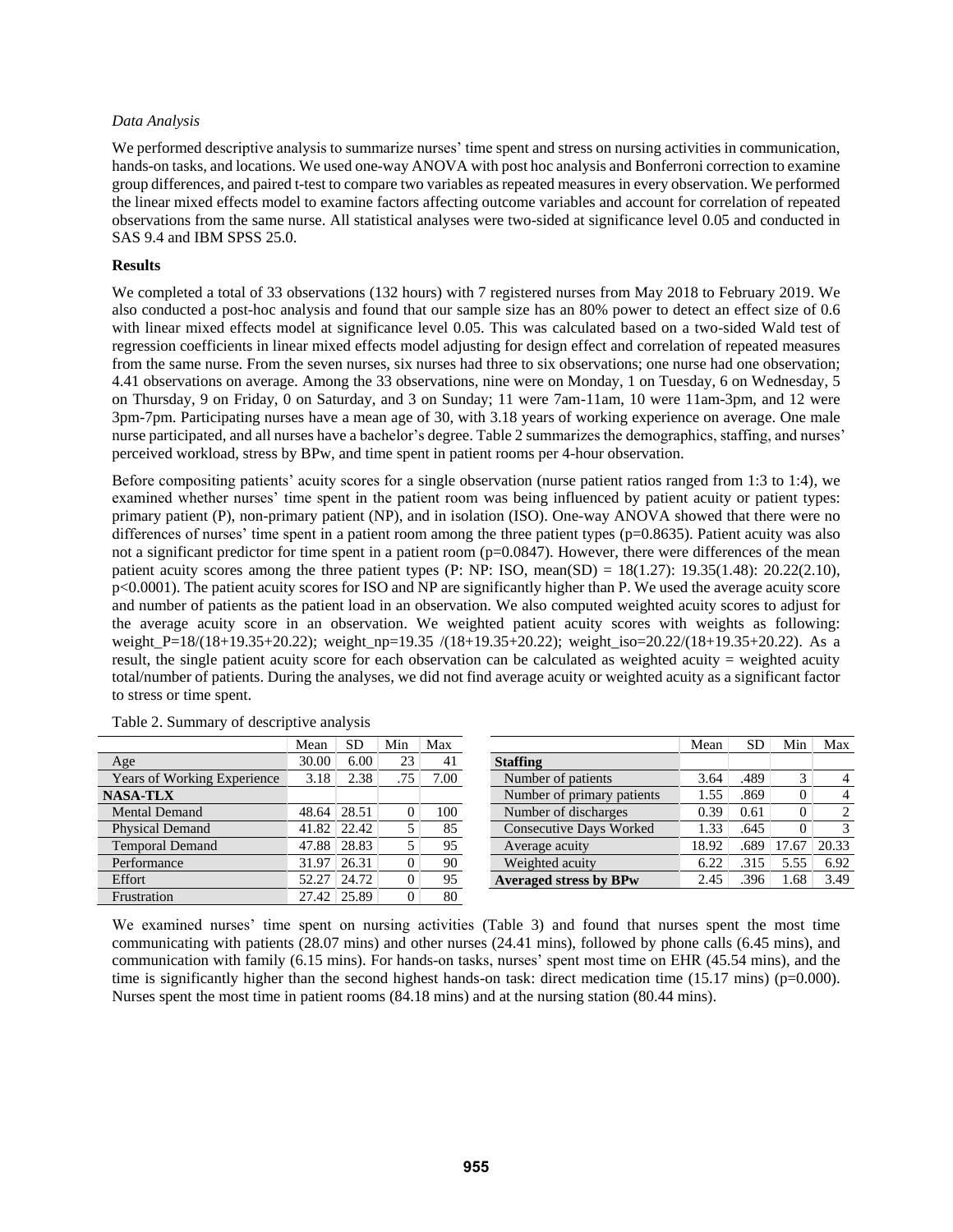|                     | Mean  | <b>SD</b> | Min   | Max   |
|---------------------|-------|-----------|-------|-------|
| $C$ patient         | 28.07 | 16.44     | 5.18  | 83.55 |
| C RN                | 24.41 | 13.52     | 7.22  | 53.80 |
| $C_f$ family        | 6.15  | 5.47      | 0.57  | 20.48 |
| C call out          | 4.10  | 3.43      | 0.00  | 16.10 |
| C call in           | 2.35  | 2.33      | 0.00  | 8.92  |
| H EHR               | 45.54 | 17.42     | 18.27 | 95.92 |
| H direct medication | 15.17 | 8.12      | 3.85  | 32.00 |
| H_direct_procedure  | 7.68  | 9.77      | 0.00  | 50.95 |

|                    | Mean  | <b>SD</b> | Min   | Max    |
|--------------------|-------|-----------|-------|--------|
| H_indirect_get med | 6.43  | 4.07      | 0.82  | 17.02  |
| H_handoff_rounding | 5.18  | 7.04      | 0.00  | 24.40  |
| L own pt room      | 84.18 | 29.29     | 32.02 | 160.58 |
| L rn station       | 80.44 | 38.63     | 12.10 | 175.47 |
| L_med_supply room  | 14.53 | 8.79      | 0.37  | 38.23  |
| L travel walking   | 14.31 | 4.01      | 7.13  | 23.87  |
| L unit secretary   | 10.65 | 16.17     | 0.00  | 66.70  |

# Table 3. Nurses' top time spent (minutes) activities per 4-hour observation

*Factors associated with nurses' average stress*

 $C =$  communication;  $H =$  hands-on tasks;  $L =$  location

We performed linear mixed effect models to examine factors associated with nurses' average stress in a 4-hour observation. When considering the simplest linear mixed effect models with each individual fixed effect, only perceived physical demand, temporal demand, effort, and frustration shows statistically significant (Table 4). We also did not find any difference in stress across time blocks (7am-11am, 11am-3pm, and 3pm-7pm) (p=0.759).

Table 4. Nurses' average stress with individual fixed effect

|                             |          |            |       |         |             | 95% Confidence Interval |
|-----------------------------|----------|------------|-------|---------|-------------|-------------------------|
| Effect                      | Estimate | Std. Error | t     | p value | Lower Bound | <b>Upper Bound</b>      |
| Mental demand               | .004270  | .002155    | 1.981 | .057    | $-.000137$  | .008677                 |
| Physical demand             | .006583  | .002389    | 2.755 | .010    | .001691     | .011475                 |
| Temporal demand             | .005401  | .001965    | 2.749 | .010    | .001381     | .009421                 |
| Performance                 | .000626  | .002206    | .284  | .779    | $-.003887$  | .005139                 |
| Effort                      | .005653  | .002487    | 2.273 | .031    | .000568     | .010737                 |
| Frustration                 | .005121  | .002111    | 2.425 | .022    | .000796     | .009446                 |
| Age                         | .034502  | .017017    | 2.027 | .101    | $-.009901$  | .078905                 |
| Years of working experience | .039901  | .055128    | .724  | .503    | $-.103301$  | .183104                 |
| Gender (female vs. male)    | .123646  | .363850    | .340  | .748    | $-.813758$  | 1.061051                |
| Number of discharges        | .073314  | .085195    | .861  | .397    | $-.101732$  | .248360                 |
| Number of patients          | .169840  | .105373    | 1.612 | .119    | $-.046431$  | .386112                 |
| Average acuity              | .051950  | .079053    | .657  | .516    | $-.110012$  | .213911                 |
| Weighted acuity             | .146399  | .174704    | .838  | .409    | $-.211087$  | .503885                 |

Dependent variable: nurses' average stress; Fixed effects: single effect.

## *Nurses' average stress and perceived workload*

When examining multiple fixed effects in the linear mixed effect model to account for demographics and staffing together, none showed significant association with nurses' stress (Table 5). Also, none of nurses' demographics and staffing variables were significantly associated with nurses' stress.

## Table 5. Nurses' average stress and NASA-TLX

| Table 5. INHOUS average stress and IN YOUN TERN |            |            |         |         |             |                         |  |  |  |
|-------------------------------------------------|------------|------------|---------|---------|-------------|-------------------------|--|--|--|
|                                                 |            |            |         |         |             | 95% Confidence Interval |  |  |  |
| Effect                                          | Estimate   | Std. Error |         | p value | Lower Bound | <b>Upper Bound</b>      |  |  |  |
| Mental demand                                   | .002571    | .002340    | 1.098   | .282    | $-.002241$  | .007382                 |  |  |  |
| Physical demand                                 | .004775    | .002694    | 1.772   | .088    | $-.000766$  | .010316                 |  |  |  |
| Temporal demand                                 | .003491    | .002372    | 1.472   | .153    | $-.001384$  | .008367                 |  |  |  |
| Performance                                     | $-.000732$ | .002210    | $-.331$ | .743    | $-.005283$  | .003818                 |  |  |  |
| Effort                                          | .003502    | .002752    | 1.273   | .214    | $-.002155$  | .009159                 |  |  |  |
| Frustration                                     | .003666    | .002467    | 1.486   | .150    | $-.001423$  | .008755                 |  |  |  |
|                                                 |            |            |         |         |             |                         |  |  |  |

Dependent variable: nurses' average stress; Fixed effects: single perceived workload, age, years of experience, number of discharges, number of patients, and weighted acuity.

# *Nurses' EHR stress and perceived workload*

When examining nurses stress while using EHR (EHR charting and review) and their perceived workload, we found that nurses with higher perceived physical demand and frustration were associated with higher stress (p<0.05) (Table 6). But again, none of the nurses' demographics or staffing showed statistical significance.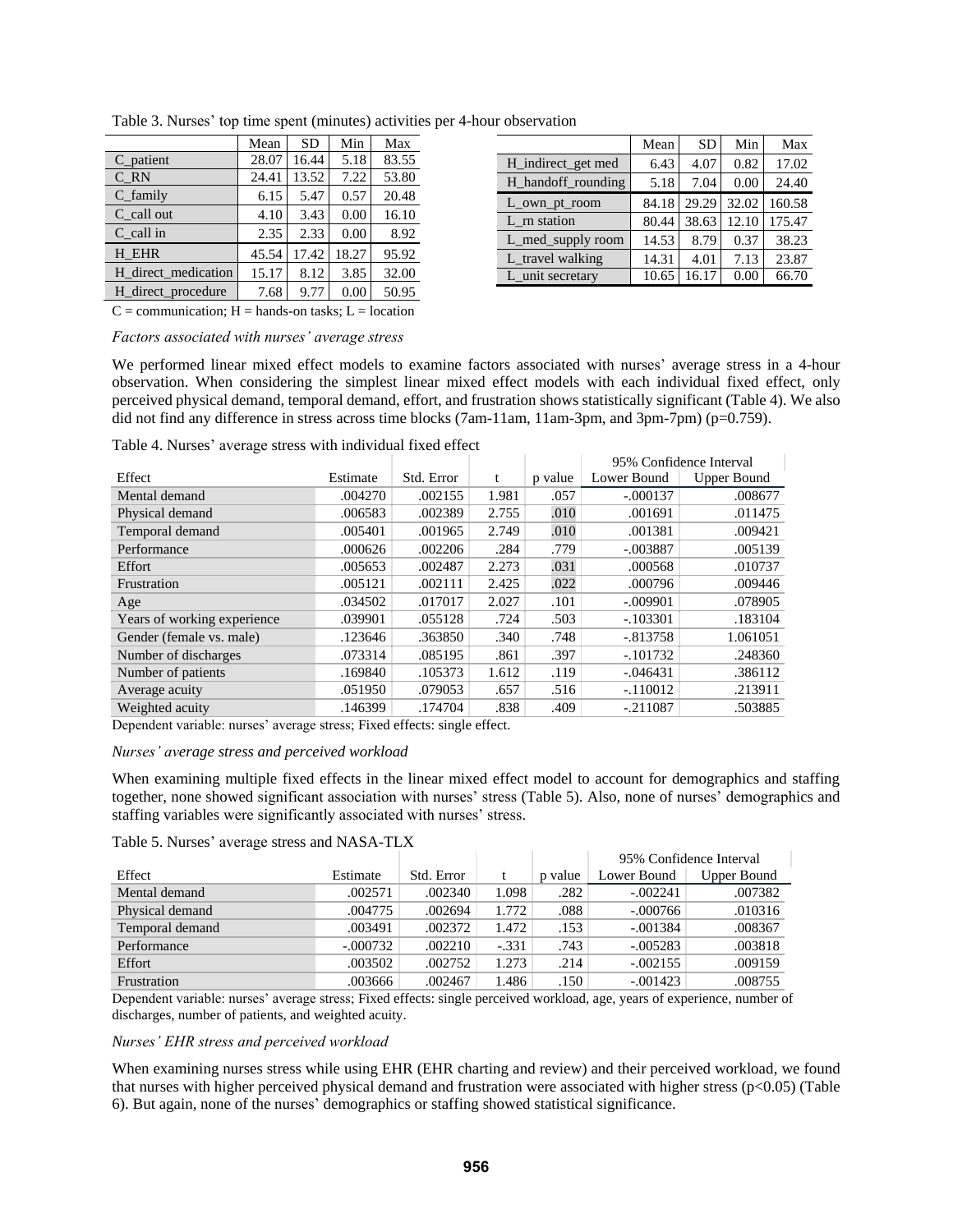## Table 6. Nurses' EHR stress and NASA-TLX

|                        |            |            |         |         | 95% Confidence Interval |             |
|------------------------|------------|------------|---------|---------|-------------------------|-------------|
| Effect                 | Estimate   | Std. Error |         | p value | Lower Bound             | Upper Bound |
| <b>Mental Demand</b>   | .003155    | .002532    | 1.246   | .224    | $-.002049$              | .008359     |
| <b>Physical Demand</b> | .006611    | .002825    | 2.340   | .027    | .000801                 | .012421     |
| <b>Temporal Demand</b> | .003246    | .002603    | 1.247   | .224    | $-.002105$              | .008596     |
| Performance            | $-.001061$ | .002409    | $-.440$ | .663    | $-.006017$              | .003896     |
| Effort                 | .004916    | .002938    | 1.673   | .106    | $-.001124$              | .010956     |
| Frustration            | .005592    | .002579    | 2.169   | .040    | .000271                 | .010913     |

Dependent variable: nurses' EHR stress; Fixed effects: single perceived workload, age, years of experience, number of discharges, number of patients, and weighted acuity.

#### *Nurses' EHR stress and EHR use time*

When examining nurses' EHR stress and the time spent on EHR, we did not find nurses' EHR stress associated with longer use of EHR (p=0.846) (Table 7). None of nurses' demographics or staffing showed significant different either. We also did not find longer EHR use with more nurse-patient ratio (p=0.733).

## Table 7. Nurses' EHR stress and EHR use time



## Table 8. Nurses' time in own patient room and EHR use time

|          |           |              |          |      | 95% Confidence Interval             |         |  |
|----------|-----------|--------------|----------|------|-------------------------------------|---------|--|
| Effect   | Estimate  | - Std. Error |          |      | p value   Lower Bound   Upper Bound |         |  |
| EHR time | $-141041$ | .080317      | $-1.756$ | .092 | $-307042$                           | .024961 |  |

Dependent variable: average time in own patient room; Fixed effects: age, years of experience, number of discharges, number of patients, and weighted acuity.

Figure 1. Time in own patient room and EHR

#### *Stress with own patients vs. other patients*

We also examined nurses' stress in patient rooms, both paired t-test and Wilcoxon signed ranks test showed that nurses have similar stress in own patients room and in other patients room (own patients room stress: other patients' rooms stress respective, Mean(SD) = 2.40(0.12): 2.56(0.73), p=0.180).

#### *Nurses time spent in own patients room and patient acuity*

Besides nurses' stress, we were interested in whether nurses' time spent in own patients room being influenced by patient acuity. The result from the linear mixed model, after accounting for nurses' demographics and staffing, was similar to what we found with one-way ANOVA. We did not find patient acuity associated with nurses' time spent in own patient's room (p=0.895), nor any nurses' demographics and staffing variables (p $>0.3$ ).

## *Nurses time spent in own patients room and perceived workload*

We also examined whether nurses time spent in patient rooms was associated with their perceived workload. The results showed that nurses' time spent in own patient rooms had a positive relationship with perceived physical demand, temporal depend, and effort. In other words, when nurses expressed increases in perceived physical demand, temporal demand, and effort, they have likely spent more time in their patient rooms (Table 9).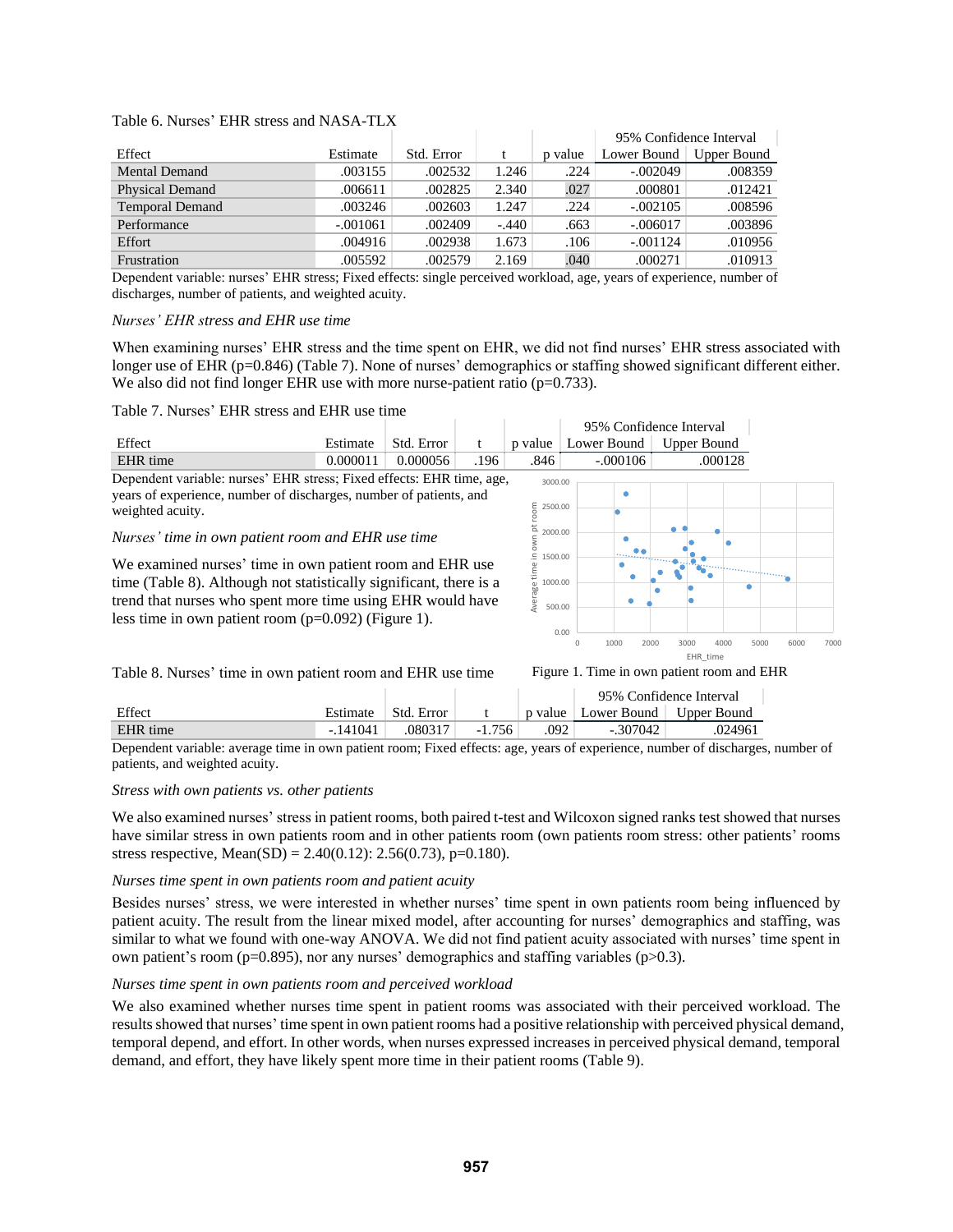|                        |           |            |       |         | 95% Confidence Interval |                    |
|------------------------|-----------|------------|-------|---------|-------------------------|--------------------|
| Effect                 | Estimate  | Std. Error | t     | p value | Lower Bound             | <b>Upper Bound</b> |
| <b>Mental Demand</b>   | 6.438061  | 3.429993   | 1.877 | .074    | $-.695453$              | 13.571576          |
| Physical Demand        | 10.357601 | 3.801834   | 2.724 | .015    | 2.327633                | 18.387569          |
| <b>Temporal Demand</b> | 9.153769  | 3.102006   | 2.951 | .009    | 2.592586                | 15.714952          |
| Performance            | 5.682530  | 3.374887   | 1.684 | .104    | $-1.257861$             | 12.622921          |
| Effort                 | 10.400754 | 3.369643   | 3.087 | .010    | 2.986577                | 17.814932          |
| Frustration            | 7.310985  | 3.909389   | 1.870 | .073    | $-0.725709$             | 15.347678          |

Table 9. Nurses' time spent in own patient rooms and NASA-TLX

Dependent variable: nurses' time spent in own patient rooms; Fixed effects: single perceived workload, age, years of experience, number of discharges, number of patients, and weighted acuity.

# *Nurses' patient load and perceived workload*

We also noticed that nurses with more patients expressed a higher perceived mental demand ( $p=0.044$ ), physical demand (p=0.041), and temporal demand (p=0.010). In addition, higher perceived frustration is associated with higher patient acuity  $(p=0.014)$ . All models have accounted for nurses' demographics and staffing.

# **Discussion**

# *EHR stress associated with nurses' frustration*

Provider burnout and stress has accelerated due to being overloaded with patient information.<sup>19,20</sup> Studies have shown that EHR usage leads to heightened cognitive workload for nurses, and increases in cognitive workload can result in stronger feelings of exhaustion and burnout.<sup>21,22</sup> Similarly, a study found that nurses' and physicians' perception of having insufficient time to complete tasks related to alerts in the EHR was a significant predictor of cognitive weariness, a subscale of burnout in the disseminated questionnaire.<sup>23</sup> Additionally a survey of advanced practice registered nurses explored the association between EHR related stress and burnout.<sup>24</sup> More than half of the respondents reported that the EHR added frustration to their day, and insufficient time for documentation in the EHR was commonly reported as well. After adjusting for demographics and practice characteristics, researchers found that EHR frustration and insufficient documentation time were both significant predictors of burnout among nurses. In another survey, 61% of nursing personnel reported feeling heightened frustration when using their respective EHR systems.<sup>25</sup>

In our study, we collected continuous stress data and perceived workload, and coupled with the time motion study, enriched our ability to examine nurses' EHR stress and validate nurses' perceived frustration. Our results showed that nurses spent 45.54 minutes per 4-hour time block using the EHR, and this EHR use time was much more than any other communication or hands-on activities. We also found that nurses' perceived physical demand and frustration were significantly associated with EHR stress. Previous studies reported frustration of using EHR due to insufficient documentation time.<sup>24,25</sup> It seems ironic that nurses have spent the most time on EHR among all activities, are frustrated, but need more time on EHR. Although we did not detect association between nurses' stress and longer use of EHR, the insignificant results may be due to that we do not have sufficient power to detect small effects (type II error). We also noticed that the continuous stress monitoring is better at detecting high stress in safety-related events, such as when being the second check witness and in the isolation room. More studies are needed to investigate the use of continuous stress monitoring to detect EHR-related stress. A better EHR design is also required to decrease EHR documentation time and cognitive load in using EHR.

## *Nurses' perceived workload*

Several studies have investigated the association between nurses' workload and the quality of care they provide. One study found that higher workloads, higher acuity assignments, and poorly organized work environments were all key predictors of omitted or significantly delayed patient care.<sup>48</sup> Similarly, another study found that larger patient to nurse ratios contributed to increased missed care.<sup>49</sup> Beyond patient volume and acuity, researchers also found that nurses' subjective or perceived quality of care and patient safety were strongly related to the number of missed care events.<sup>49</sup> In addition, nurses' perceived workload contributed to their ability to provide quality care. Using the NASA-TLX and nurse-reported missed essential care reports, researchers determined that even though staffing ratios and patient acuity were strongly associated with missed nursing care, their effects were greatly reduced when taking into account the nurses' perceived workload.<sup>50</sup> Our findings are consistent with these studies that nurses' demographics, staffing, and patient acuity were not statistically associated with nurses' stress. Instead, their perceived workload plays an important role in their time allocation and vice versa. Thus, nursing workload coupled with how that workload is experienced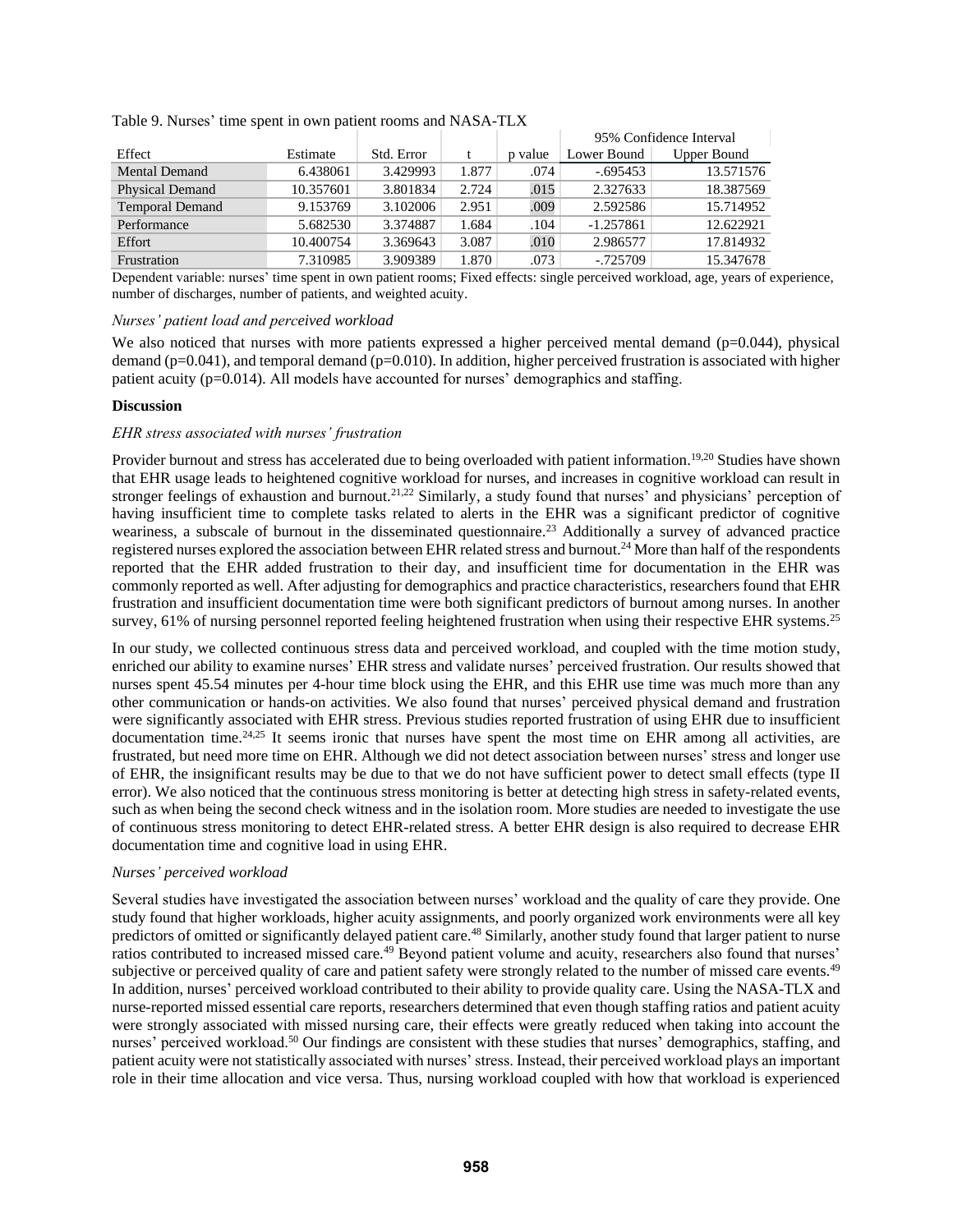may directly affect patient care quality and delivery. This could also be problematic due to the fact that nurses frequently experience interruptions, which was found to be associated with an increased perceived workload.<sup>51</sup>

# *Nurses' time spent on direct patient care and EHR- is there a balance?*

Although not statistically significant, we found a trend that nurses' increased EHR use was associated with less time in own patient room. Also, it seems rational that nurses would spend more time with patients with higher acuity, but we did not find any significant differences in nurses' time spent based on patient types and acuity. After adjusting for repeated measures, we still did not find any differences due to patient acuity, nurses' demographics, or staffing variables. Previous research has found that patient care time and quality are significantly correlated to nurse staffing and patient acuity. 11-14 However, the complexity and variety of *what nurses' actually do* may have impeded nurses' functions and responsibilities in patient care. Nurses expressed lack of time being with their patients and frustration on insufficient resources needed. 52,53 While top-of-license practice is recommended and needed for quality patient care, it remains critical, but unknown, regarding the best strategies to support the health IT world that nurses currently and will continue to face.

# *Study Limitations*

The study had several limitations, 1) one unit in one hospital within one academic health system; 2) The small sample size  $(n=33)$ ; 3) Potential insufficient power to detect small effects (type II error); 4) Utilizing only one commercial device for BPw. Although some studies have utilized the wearable device to assess patients' stress, we did not test the reliability of the device prior to the study. However, the wearable stress monitoring device did detect sensible stress outcomes. For example, nurses had the highest stress when being the second check witness and in the isolation room; Other limitations include 5) Lack of documented activities in the isolation room, as observers were not allowed access to the isolation room for safety reason; 6) Participation bias as the study required nurses' participation and consent 7) Observation bias due to human capacity to accurately record every action.<sup>54</sup> We may have missed some activities in rapidly changing activities, but we minimized the inconsistency between observers through rigorous training, IORA, and clearly defined definitions of each activity; 8) We detected association between variables, but cannot conclude the causal relationship. Additional qualitative research or a larger sample size would be needed to validate the findings.

## **Conclusion**

We conducted a time motion study to examine the relationship between nurses' stress and perceived workload, and their association with particular nursing activities. Our study presents a unique data triangulation approach from continuous stress monitoring, perceived workload, and a time motion study, and could be replicable to other healthcare organizations or disciplines. The approach enriched our ability to detect EHR-related stress and was validated by nurses' perceived physical demand and frustration. Our findings also showed that nurses' perceived workload is a strong predictor of nurses' stress as well as how they spent time with their patients. They also experienced higher perceived mental demand, physical demand, and temporal demand when they are assigned to more patients, regardless of patient acuity. Future studies should investigate the use of continuous stress monitor to identify potential support needed, as well as internal stress reduction techniques that could help with reducing perceived stress for nurses.

## **Acknowledgement**

The project was supported by the Healthcare Innovation Lab at BJC HealthCare/Washington University School of Medicine. We especially appreciate the support from the study site, nurse managers, and nurses who participated in the study.

# **References**

- 1. Read-Brown S, Sanders DS, Brown AS, et al. Time-motion analysis of clinical nursing documentation during implementation of an electronic operating room management system for ophthalmic surgery. *AMIA Annu Symp Proc.* 2013;2013:1195-1204.
- 2. Benner P, Sheets V, Uris P, Malloch K, Schwed K, Jamison D. Individual, practice, and system causes of errors in nursing: a taxonomy. *J Nurs Adm.* 2002;32(10):509-523.
- 3. Clarke SP, Aiken LH. Failure to rescue. *Am J Nurs.* 2003;103(1):42-47.
- 4. Ebright PR, Patterson ES, Chalko BA, Render ML. Understanding the complexity of registered nurse work in acute care settings. *J Nurs Adm.* 2003;33(12):630-638.
- 5. Higuchi KA, Donald JG. Thinking processes used by nurses in clinical decision making. *J Nurs Educ.*  2002;41(4):145-153.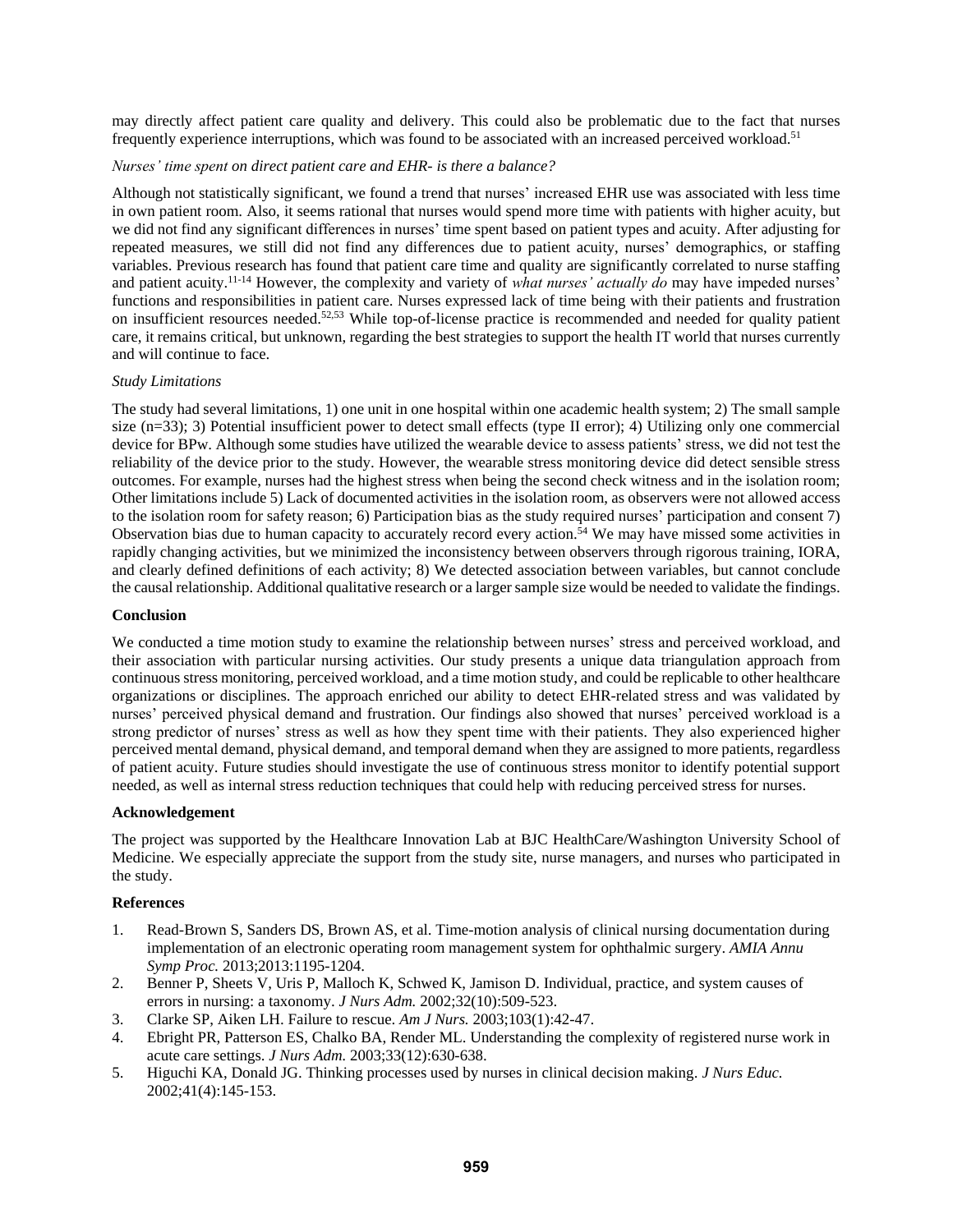- 6. Potter P, Wolf L, Boxerman S, et al. *An Analysis of Nurses' Cognitive Work: A New Perspective for Understanding Medical Errors Advances in Patient Safety: From Research to Implementation (Volume 1: Research Findings).* Rockville MD2005.
- 7. Wolf LD, Potter P, Sledge JA, Boxerman SB, Grayson D, Evanoff B. Describing nurses' work: combining quantitative and qualitative analysis. *Hum Factors.* 2006;48(1):5-14.
- 8. Tang Z, Mazabob J, Weavind L, Thomas E, Johnson TR. A time-motion study of registered nurses' workflow in intensive care unit remote monitoring. *AMIA Annu Symp Proc.* 2006:759-763.
- 9. Capuano T, Bokovoy J, Halkins D, Hitchings K. Work flow analysis: eliminating non-value-added work. *J Nurs Adm.* 2004;34(5):246-256.
- 10. Blay N, Duffield CM, Gallagher R, Roche M. A systematic review of time studies to assess the impact of patient transfers on nurse workload. *Int J Nurs Pract.* 2014;20(6):662-673.
- 11. Chan TC, Killeen JP, Vilke GM, Marshall JB, Castillo EM. Effect of mandated nurse-patient ratios on patient wait time and care time in the emergency department. *Acad Emerg Med.* 2010;17(5):545-552.
- 12. van Oostveen CJ, Gouma DJ, Bakker PJ, Ubbink DT. Quantifying the demand for hospital care services: a time and motion study. *BMC Health Serv Res.* 2015;15:15.
- 13. Sochalski J. Is more better?: the relationship between nurse staffing and the quality of nursing care in hospitals. *Med Care.* 2004;42(2 Suppl):II67-73.
- 14. Colombo A, Solberg B, Vanderhoeft E, Ramsay G, Schouten HC. Measurement of nursing care time of specific interventions on a hematology-oncology unit related to diagnostic categories. *Cancer Nurs.*  2005;28(6):476-480.
- 15. Garcia AL. Variability in Acuity in Acute Care. *J Nurs Adm.* 2017;47(10):476-483.
- 16. Sakai Y, Yokono T, Mizokami Y, et al. Differences in the working pattern among wound, ostomy, and continence nurses with and without conducting the specified medical act: a multicenter time and motion study. *BMC Nurs.* 2016;15:69.
- 17. Nelson J, Valentino L, Iacono L, Ropollo P, Cineas N, Stuart S. Measuring workload of nurses on a neurosurgical care unit. *J Neurosci Nurs.* 2015;47(3):E9-19.
- 18. Wong D, Bonnici T, Knight J, Gerry S, Turton J, Watkinson P. A ward-based time study of paper and electronic documentation for recording vital sign observations. *J Am Med Inform Assoc.* 2017;24(4):717-721.
- 19. Shanafelt TD, Dyrbye LN, Sinsky C, et al. Relationship Between Clerical Burden and Characteristics of the Electronic Environment With Physician Burnout and Professional Satisfaction. *Mayo Clin Proc.*  2016;91(7):836-848.
- 20. Shanafelt TD, Hasan O, Dyrbye LN, et al. Changes in Burnout and Satisfaction With Work-Life Balance in Physicians and the General US Working Population Between 2011 and 2014. *Mayo Clin Proc.*  2015;90(12):1600-1613.
- 21. Colligan L, Potts HW, Finn CT, Sinkin RA. Cognitive workload changes for nurses transitioning from a legacy system with paper documentation to a commercial electronic health record. *Int J Med Inform.*  2015;84(7):469-476.
- 22. Demerouti E, Bakker AB, Nachreiner F, Schaufeli WB. A model of burnout and life satisfaction amongst nurses. *J Adv Nurs.* 2000;32(2):454-464.
- 23. Gregory ME, Russo E, Singh H. Electronic Health Record Alert-Related Workload as a Predictor of Burnout in Primary Care Providers. *Appl Clin Inform.* 2017;8(3):686-697.
- 24. Harris DA, Haskell J, Cooper E, Crouse N, Gardner R. Estimating the association between burnout and electronic health record-related stress among advanced practice registered nurses. *Appl Nurs Res.* 2018;43:36- 41.
- 25. Moody LE, Slocumb E, Berg B, Jackson D. Electronic health records documentation in nursing: nurses' perceptions, attitudes, and preferences. *Comput Inform Nurs.* 2004;22(6):337-344.
- 26. Yen PY, Kelley M, Lopetegui M, et al. Understanding and Visualizing Multitasking and Task Switching Activities: A Time Motion Study to Capture Nursing Workflow. *AMIA Annu Symp Proc.* 2016;2016:1264- 1273.
- 27. Yen PY, Kelley M, Lopetegui M, et al. Nurses' Time Allocation and Multitasking of Nursing Activities: A Time Motion Study. *AMIA Annu Symp Proc.* 2018;2018.
- 28. Kalisch BJ, Aebersold M. Interruptions and multitasking in nursing care. *Jt Comm J Qual Patient Saf.*  2010;36(3):126-132.
- 29. Yen PY, Lara B, Lopetegui M, et al. Usability and Workflow Evaluation of "RhEumAtic Disease activitY" (READY). A Mobile Application for Rheumatology Patients and Providers. *Appl Clin Inform.*  2016;7(4):1007-1024.